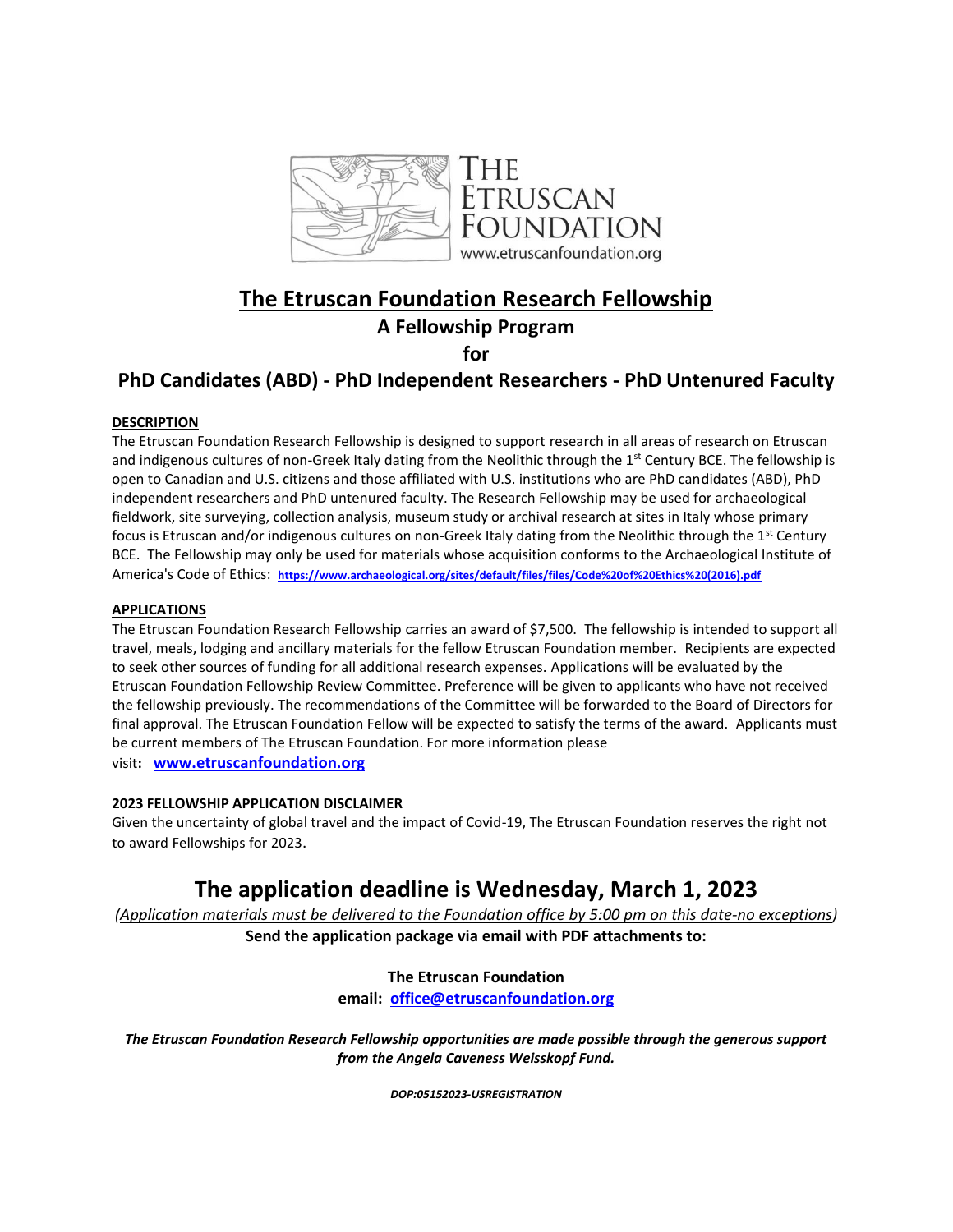#### **APPLICATION PACKAGE**

**1)** Completed Cover Form and Curriculum Vitae.

**2)** Two signed letters of recommendation are required from both academic references. One letter must originate from a faculty member or colleague who knows your work well; the second letter, from your department chairperson, dean, or organization director who presides over your department, or in the case of an independent researcher, a former faculty mentor. The letters of recommendation must be drafted on an official university/college or business letterhead and submitted to the Foundation via email/PDF from recommender.

**3)** Two additional references who can be contacted by the *Fellowship Review Committee*.

**4)** A detailed description of approximately 700+ words (single-spaced) explaining the aims, rationale, and work to date on the research project.

**5)** A one-page work plan outlining the timetable for the research, specifying where the research will be conducted, what resources will be used, and specific goals for the term of the fellowship.

**6)** A minimum one page bibliography covering the research topic.

**7)** A budget page detailing projected expenses including a list of additional sources of support that have already been secured or are being sought.

**8)** Application materials received after the published application deadline date will be considered ineligible.

#### **TERMS**

The Etruscan Foundation Research Fellowship recipient is expected to:

**1)** Be a current member of The Etruscan Foundation and, if selected, sign a *Letter of Agreement* prior to receiving the Fellowship award. Submit a full and detailed accounting of expenses for which The Etruscan Foundation award funds were used within sixty days after the conclusion of the project.

**2)** Submit a report (1200 words minimum/single spaced with illustrations) detailing the major activities and findings during the term of the Fellowship within sixty days (60) after the conclusion of the project. If a publication is imminent, please include appropriate bibliographic information.

**3)** Notify the Foundation office of any changes in the Research project or program that takes place after the Fellowship is awarded.

**4)** Contact the Etruscan Foundation if unable to initiate or perform the research work for which the Fellowship has been awarded.

**5)** Report and return any unused portion of the Fellowship to The Etruscan Foundation within 30 days of completing the program.

**6)** Acknowledge **The Etruscan Foundation** in any published work resulting from sponsored activities or fieldwork.

**7)** Advisory Board members of The Etruscan Foundation and adjunct faculty are ineligible to apply for this Fellowship opportunity.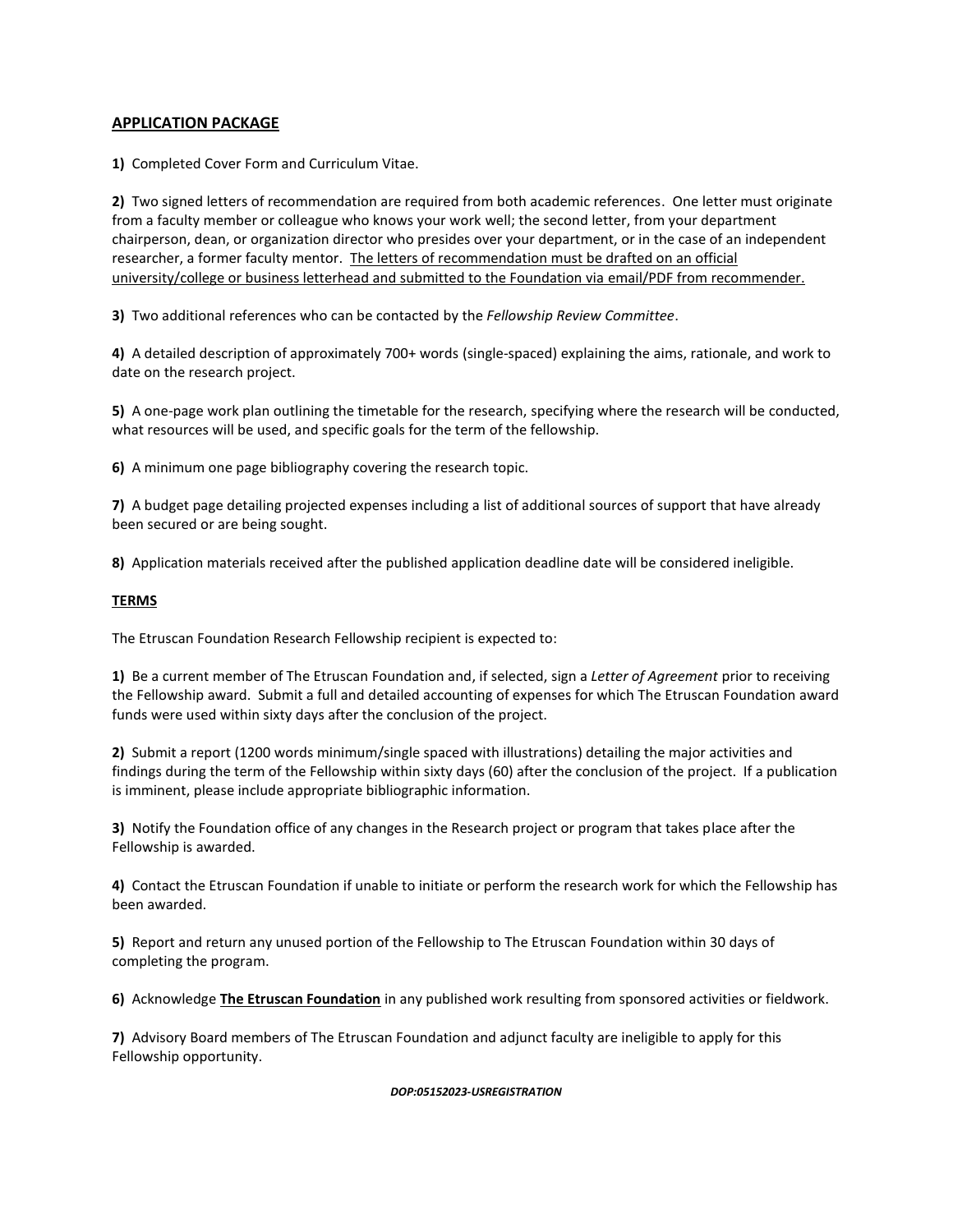### **COVER FORM - RESEARCH FELLOWSHIP**

| Name of Applicant:                |                                                                                                                       |                    |
|-----------------------------------|-----------------------------------------------------------------------------------------------------------------------|--------------------|
| <b>Current Academic Status:</b>   |                                                                                                                       |                    |
| <b>Employment Status:</b>         |                                                                                                                       |                    |
| Academic/Work Office Address:     | <u> 1990 - Johann Barbara, martin amerikan basar dan berasal dalam basa dalam basar dalam basar dalam basar dalam</u> |                    |
|                                   |                                                                                                                       |                    |
|                                   |                                                                                                                       |                    |
|                                   |                                                                                                                       |                    |
|                                   |                                                                                                                       |                    |
| Office Telephone:                 |                                                                                                                       |                    |
| Home Address:                     |                                                                                                                       |                    |
|                                   |                                                                                                                       |                    |
|                                   |                                                                                                                       |                    |
| Home Telephone/Cell:              | <u> 1989 - Johann Stoff, Amerikaansk politiker (* 1908)</u>                                                           |                    |
| FAX:                              |                                                                                                                       |                    |
| Email:                            |                                                                                                                       |                    |
| <b>Preferred Contact Address:</b> | ______________Work/Office ______________Home                                                                          | (please check one) |
| Research Field Site:              |                                                                                                                       |                    |
|                                   |                                                                                                                       |                    |
|                                   |                                                                                                                       |                    |
| <b>Field Site Contact Points:</b> |                                                                                                                       |                    |
|                                   |                                                                                                                       |                    |
| Dates of Proposed Study:          |                                                                                                                       |                    |
|                                   |                                                                                                                       |                    |
|                                   |                                                                                                                       |                    |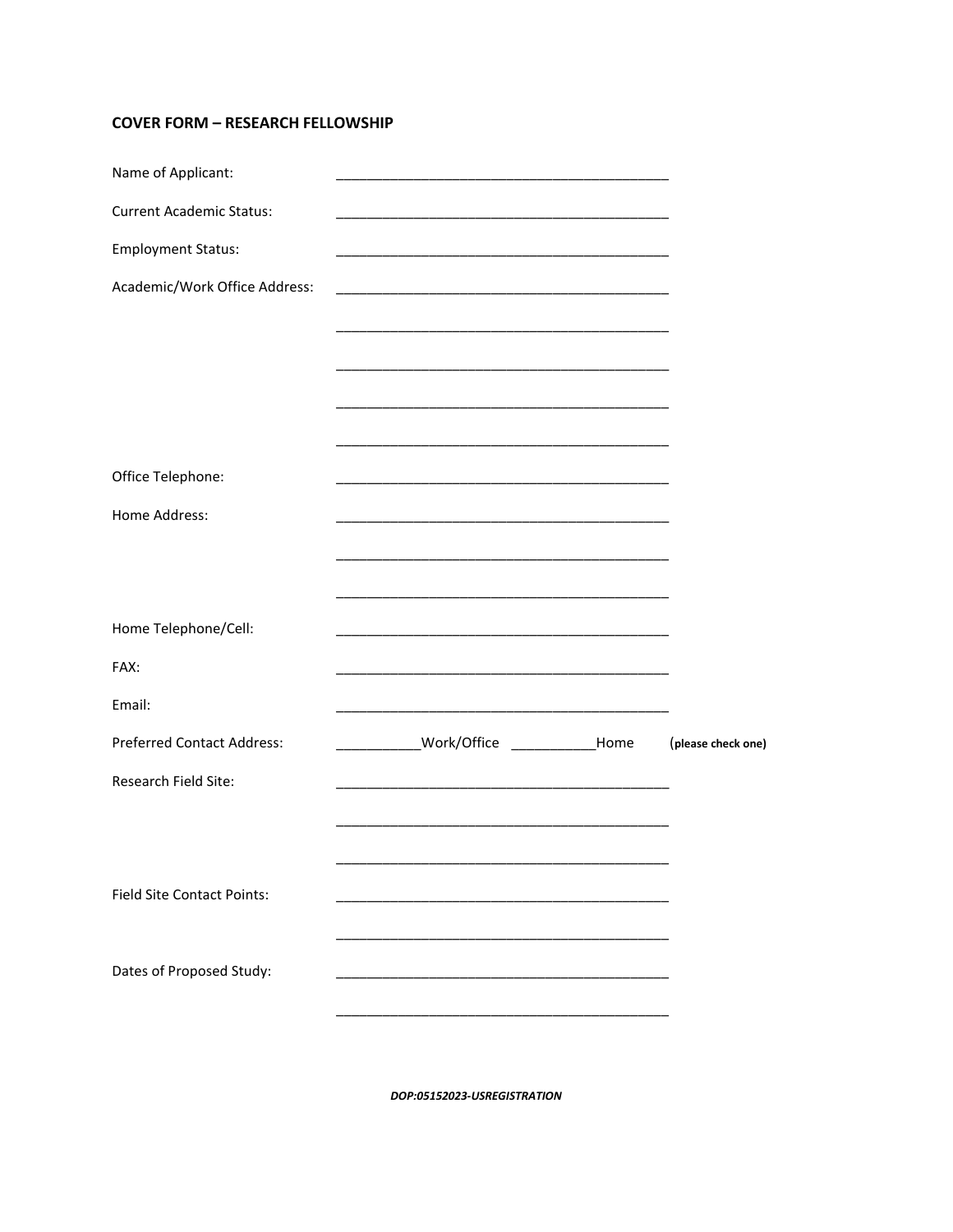### **COVER FORM – RESEARCH FELLOWSHIP**

|                                                                     | Name, affiliation and contact information for referee providing letter of recommendation: |
|---------------------------------------------------------------------|-------------------------------------------------------------------------------------------|
| Letter of Recommendation:                                           | #1 (Faculty Member or Colleague)                                                          |
| Name:                                                               |                                                                                           |
| Affiliation:                                                        |                                                                                           |
| Address:                                                            |                                                                                           |
|                                                                     |                                                                                           |
|                                                                     |                                                                                           |
|                                                                     |                                                                                           |
| Tel / Fax:                                                          |                                                                                           |
| E-Mail:                                                             |                                                                                           |
| Reference letter enclosed:<br>Letter submitted directly by referee: | Y / N<br>(circle one)<br>Y / N<br>(circle one)                                            |
|                                                                     | Letter of Recommendation: # 2 (Department Chairperson / Dean - Director - Mentor)         |
| Name:                                                               |                                                                                           |
| Affiliation:                                                        |                                                                                           |
| Address:                                                            |                                                                                           |
|                                                                     |                                                                                           |
|                                                                     |                                                                                           |
|                                                                     |                                                                                           |
| Tel / Fax:                                                          |                                                                                           |
| E-Mail:                                                             |                                                                                           |
| Reference letter enclosed:<br>Letter submitted directly by referee: | (circle one)<br>Y / N<br>(circle one)<br>Y / N                                            |